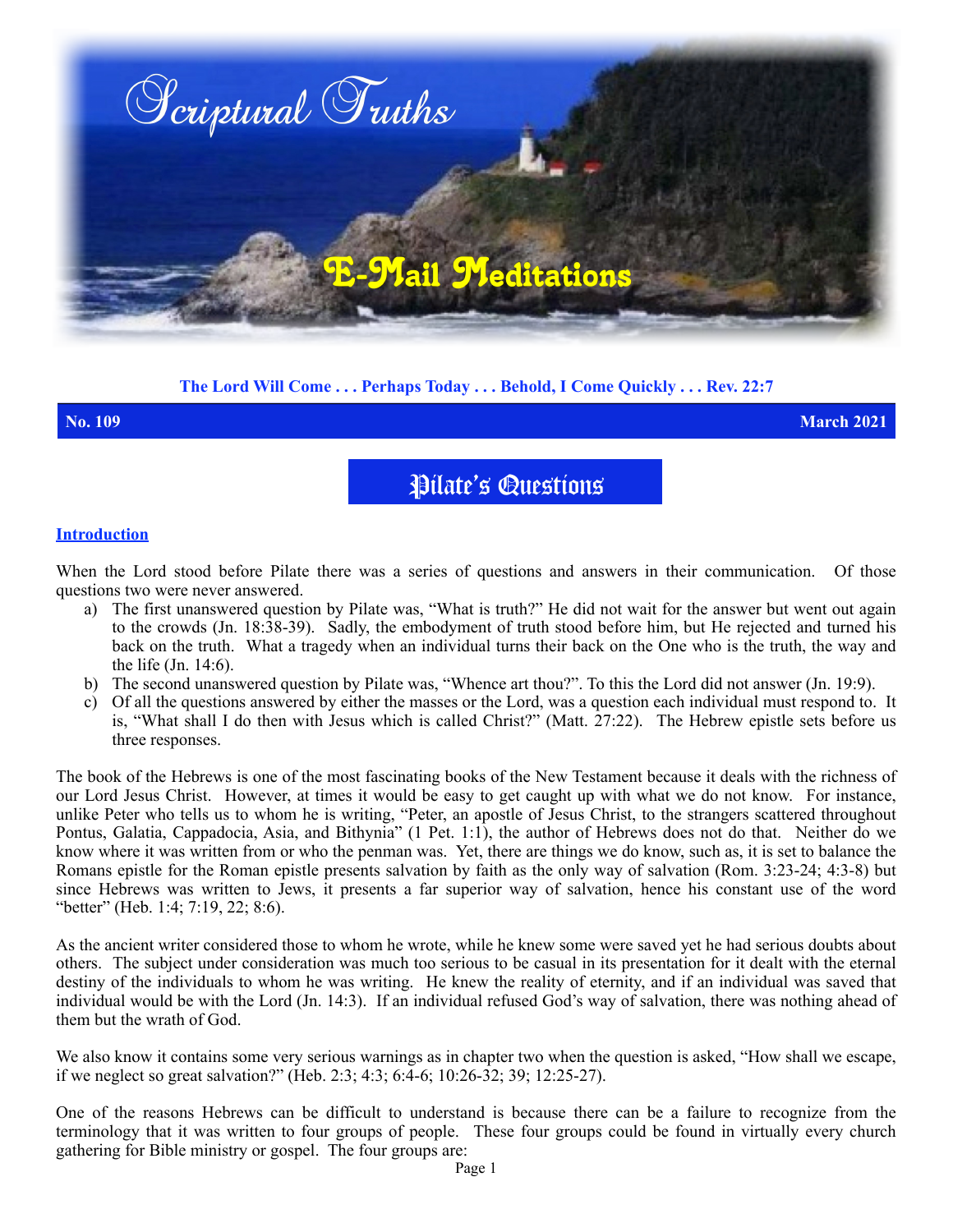- a) Those who were or are definitely saved and their lives show it
- b) Those who sabotage their spiritual development
- c) Those who are nonchalant about salvation
- d) Those who have decided they want nothing to do with the message of the gospel

## **The Four Groups**

- 1) **The first group** are those who were or are definitely saved and their lives showed or show it.
	- a) First a warning:
		- i) We must look at the long projection of the life of an individual and not assume that years ago they made a profession of salvation but never developed. The Lord said, "A good tree cannot bring forth evil fruit, neither can a corrupt tree bring forth good fruit. Every tree that bringeth not forth good fruit is hewn down, and cast into the fire. Wherefore by their fruits ye shall know them" (Matt. 7:18-29). For these folk there is virtually no distinction between them and the ungodly in language, clothing attitude or reverence.
	- b) By contrast, there was a considerable number of these folks of whom there could be no doubt of their salvation. When things got hard they endured it, such as:
		- i) Persecution, almost to the point of death (Heb. 12:4) and the looting of their pieces of furniture etc. (Heb. 10:34).
		- ii) Being a christian was not easy and hands did at times hang down and knees got feeble (Heb. 12:12). Because of the harassment and trials, they needed not just empty cliches but genuine words of encouragement. To them there was written those who also lived the life of faith and those who suffered for believing God (Heb. 11:4-31; 33-38; 12:25-26), and those who took the lead in delivering God's people out of bondage (Heb. 11:32-33).
- 2) **The second group** were those who were saved but were sabotaging their own spiritual development.
	- a) Two matters are brought to their attention:
		- i) They were still babes when after the time since they were saved they ought to be able to teach others. In other words, they had been casual about their own spiritual development.
		- ii) The second reason is they appear to be staying with those who had made up their minds to reject Christ and when there was any discussion, it was just a repeating of the early principles. These saints needed to grow up spiritually and take stronger food. The author reminded them of the former days when their zeal was hot and they took the loss of earthly things knowing they had in Heaven a better and enduring substance" (Heb. 10:34). They were reminded of God's desires for them, to "go on" (Heb. 6:1); to aim for "perfection" (Heb. 13:21) that is, spiritual maturity.
- 3) **The third group** were those who were nonchalant about the message of the gospel. They had not made a final decision to accept Christ as Messiah, "just not yet". It was the sin of procrastination. They had been aware of the Holy Spirit convicting them of their sin, being often reproved, but at the moment the decision was "Another time".
	- a) Felix was such an individual. As Paul preached, Felix trembled as he heard of the righteousness of God and judgment to come, but suppressing it at the present time he said, "Go thy way for this time" Those three words, "for this time," said everything, It was not suitable at this time, then he continued, "when I have a convenient season, I will call for thee" (Acts 24:25). Possibly the pressure of sitting there with Festus on the bema, the acceptance of the gospel would have been too much of an embarrassment. What would Festus and the regal persons with him think of him?
	- b) Agrippa was the same for he answering Paul said, "Almost thou persuadest me to be a Christian" (Acts 26:28), but not yet. The Greek word "neglect" is translated "made light of" in the parable spoken by the Lord. In that parable the certain man had made a great feast and invited those suitable to be at His table, but they made delight of it. It was not a priority to them to respond to the invitation (Lk. 14:16-24).
- 4) **The fourth group** were those who have made the final decision. I had an aunt and the last time she was spoken to about Christ the Saviour her answer was (I put it as accurately as I can not being there when she spoke), "I will never accept Jesus Christ". Sadly, she died three weeks later. I visited a man several years ago in a hospital and pleaded with him to accept the offer of salvation and his final answer was, "Another time". Within hours of saying that, he went into a coma and never regained consciousness. The scriptures inform us, "Boast not thyself of tomorrow; for thou knowest not what a day may bring forth" (Prov. 27:1). Words can never describe the folly of rejecting a divine commandment.
	- a) Pharaoh was commanded by God, "Let my people go" (Ex. 5:1). It was not a suggestion, it was not a request. When the most High God speaks it is a command. Pharaoh's words ring through the centuries, "Who is the LORD, that I should obey His voice?" (Ex. 5:2). To his detriment and many of his best men, he found out